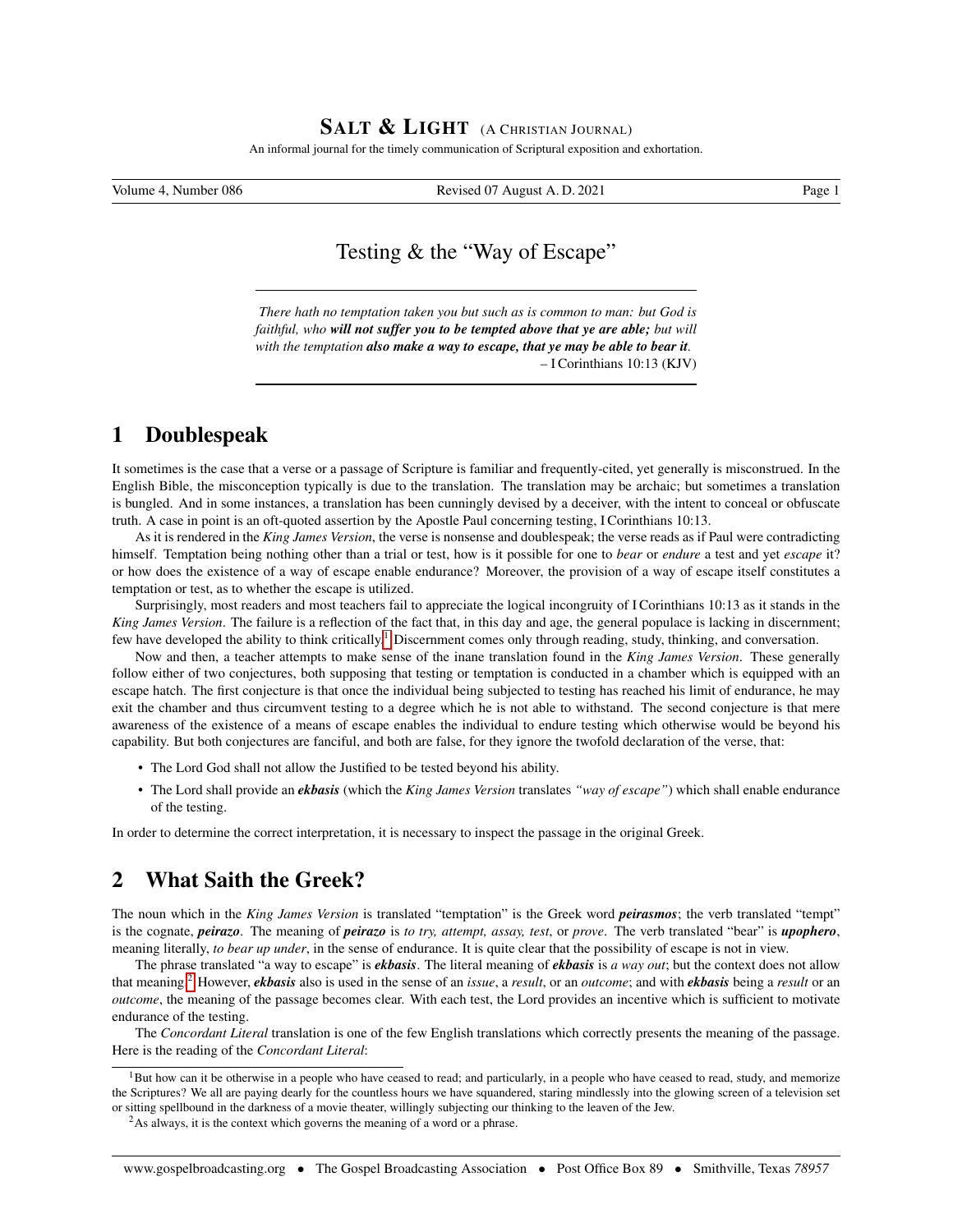*No trial has taken you except what is human. Now, faithful is God, who will not be leaving you to be tried above what you are able, but, together with the trial, will be making the sequel also, to enable you to undergo it.*

– I Corinthians 10:13 (CL)

The English word *sequel* means *consequence, result, subsequent development,* or *outcome*. Seen in this light—that of *endurance under testing in order to achieve a desired outcome*—the passage not only makes perfect sense, but immediately brings to mind another passage which presents the classic example of the concept.

*Surely, in consequence, then, we also, having so vast a cloud of witnesses encompassing us, putting off every impediment and the popular sin, may be racing with endurance the contest lying before us, looking off to the Inaugurator and perfecter of faith, Jesus, who, for the joy lying before him, endures a cross, despising the shame, besides is seated at the right hand of the throne of God.*

– Hebrews 12:1–2 (CL)

The author of the Epistle to the Hebrews declares that it was *"The joy lying before him"* which enabled Christ Jesus to endure the torture stake (*stauros*). Of course, God the Father promised the Son resurrection and restoration of the attributes of deity which the Son laid aside in order to become flesh and die.<sup>[3](#page-1-0)</sup> But the endurance of the agony of torture was motivated by the great prize of an everlasting throne,<sup>[4](#page-1-1)</sup> together with a bride.<sup>[5](#page-1-2)</sup> It was upon those treasures that Jesus focused as he suffered; those rewards comprised the sequel for which he, by endurance of the testing, qualified.

In like manner, the follower of Christ Jesus is enabled to endure testing by the reward which the Lord offers him, namely, resurrection to Life Everlasting and birth into the family of God. The Apostle Peter likewise notes that endurance under testing is worthy of reward:

*For this is thankworthy, if a man for conscience toward God endure grief, suffering wrongfully.*

– I Peter 2:19

Testing as a Measure of Spiritual Maturity. The declaration of Paul—that God will not allow the Christian to be subjected to a test he is incapable of passing—has a direct yet seldom-appreciated implication: the testing to which one is subjected is a telltale of his maturity in the spiritual realm. In other words, the spiritual mettle of the Christian is manifest by the severity of the tests he faces.

#### 3 A False Assertion by a False Apostle

Commentators almost unanimously attribute the *Book of James* to the half-brother of Jesus, the James who presided over the Christian assembly in Jerusalem. But that James, sometimes designated "James of Jerusalem," was not an Apostle; nor was the *Book of James* written under the aegis of one of the Twelve Apostles. Consequently, the *Book of James* has no rightful place in the Canon of Scripture. Indeed, a careful reading of the Scripture reveals James to be an archenemy of the Christian Faith, a terror to the Apostle Peter, and a deadly enemy of the Apostle Paul. Thus, it should not be surprising to find in the *Book of James* the following assertion:

*Let no man say when he is tempted, I am tempted of God: for God cannot be tempted with evil, neither tempteth he any man: but every man is tempted, when he is drawn away of his own lust, and enticed. Then when lust hath conceived, it bringeth forth sin: and sin, when it is finished, bringeth forth death.*

– James 1:13–15 (KJV)

In this passage, the verb which the *King James Version* translates "tempt" is *peirazo*, meaning *to try, attempt, assay, test*, or *prove*. The verb translated "cannot be tempted" is *apeirastos*, a cognate meaning *not subject to testing*. The noun translated "trial" is *dokimazo*, meaning a *test* or an *episode of proving*.

Ignoring the clear teaching found throughout the Scripture regarding testing, James portrays testing invariably as evil; James reasons that testing is solicitation to sin, and to fail a test is to sin. Thereby does James imply that God cannot ordain testing, for to tempt man to sin is to commit evil. But this line of reasoning follows the perverse logic of the Talmudic Jew. Such reasoning is the reason Jesus repeated warns his followers to beware the *leaven of the Jew*.

With his assertion that God does not try, attempt, assay, test, or prove man, James demonstrates himself a liar, for his assertion is false. With this statement, James contradicts the account of the temptation of Adam in the Garden, as well as the account of the

<span id="page-1-0"></span> $3$ Hebrews 2:14–15, Philippians 2:5–11, Psalm 16:8–10.

<span id="page-1-1"></span><sup>4</sup>Psalm 2, Psalm 110.

<span id="page-1-2"></span><sup>5</sup> II Corinthians 11:2.